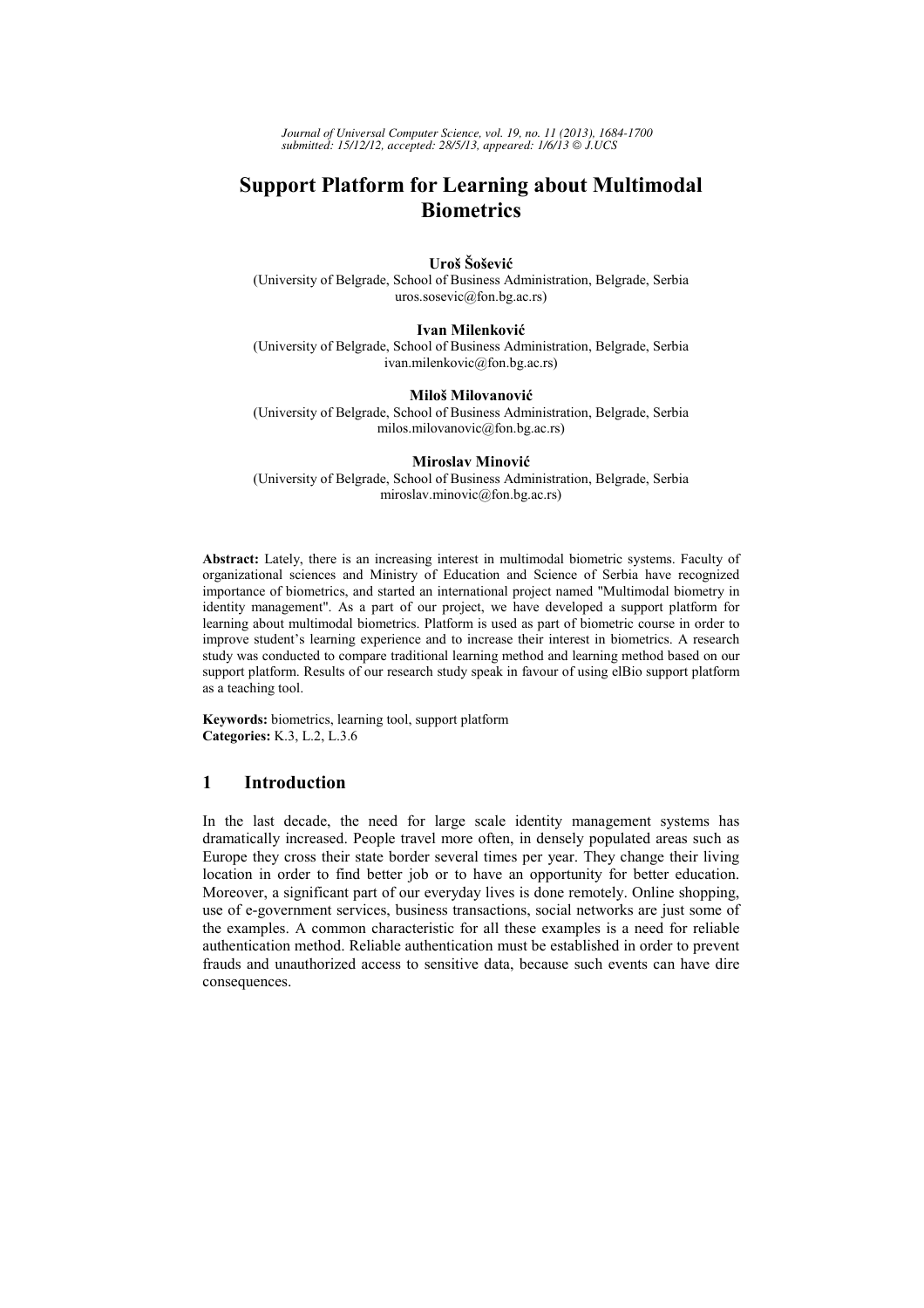Traditional methods for establishing a person's identity are usually based on using passwords or tokens. Unfortunately, these methods have several disadvantages. Passwords are often used irresponsibly. Either they are designed to be easy to remember (and simultaneously easy to crack), or they are safely designed, but stored inappropriately. The problem with tokens is that often they can be intercepted and stolen. Therefore, there is a need for an alternative approach, where biometric technologies can prove worthy. They provide the computer systems with the ability to identify a person using its physical or behavioral characteristics [Jain, Ross and Prabhakar, 2004]. The main advantage of biometrics in comparison to passwords and tokens is the fact that biometric identity provides the information on who you are, rather than what you know(passwords) , or what you possess(tokens). However, as biometric recognition relies on statistics its output is not a yes/no decision but matching score. This is a big disadvantage of biometrics as it leaves room for errors. Thus, there is a need to constantly improve precision of biometric systems.

University of Belgrade, Faculty of organizational sciences and Ministry of Education and Science of Serbia have recognized importance of biometrics application in identity management. As a result, project named "Multimodal biometry in identity management" was started [MMBIO Project, 2012]. Participants on the project are Ministry of Interior of Serbia and Energoprojekt Holding, a complex business system with activities in Serbia and over 70 countries around the world. Research on the project is oriented towards the analysis of multimodal biometrics and its application in establishing an effective and efficient identity management system.

Project has several important objectives set in different areas of expertise. An important objective is development of new, improved unimodal biometric algorithms, especially for non-intrusive biometric modalities such as face and gait. A new approach based on usage of Microsoft Kinect and content based image retrieval was proposed [Milovanović, Minović and Starčević, 2012]. Multimodal biometrics has also been considered as an important research topic. By integrating data gathered from several different biometric modalities, it is possible to create a precise and secure system even when using open source biometric solutions. Performance gain achieved by using multimodal approach is especially beneficial when using noninvasive biometric modalities. Speaker and face recognition alghorithms are inherently less precise than some more traditional biometric modalities such as fingerprint. However, there is an issue of interoperability between different biometric solutions, acquisition devices and databases. Therefore, an interoperability framework for multimodal biometry has been developed [Milovanović, Minović and Starčević, 2012]. By using the framework, system architects can shorten the time needed to develop a multimodal biometric system.

Besides mentioned, project "Multimodal biometry in identity management" also has other ongoing research activities. Some of them are development of evaluation framework for multimodal biometrics, new algorithms for information fusion in multimodal biometrics, UML (Unified Modeling Language) profile for biometrics, application of multimodal biometrics in mobile applications, etc. All ongoing activities have significant importance as independent parts of the project. Nevertheless, they all serve the main project goal which is the application of multimodal biometrics in identity management. Currently, identity management systems tailored to the needs of project participants are under development.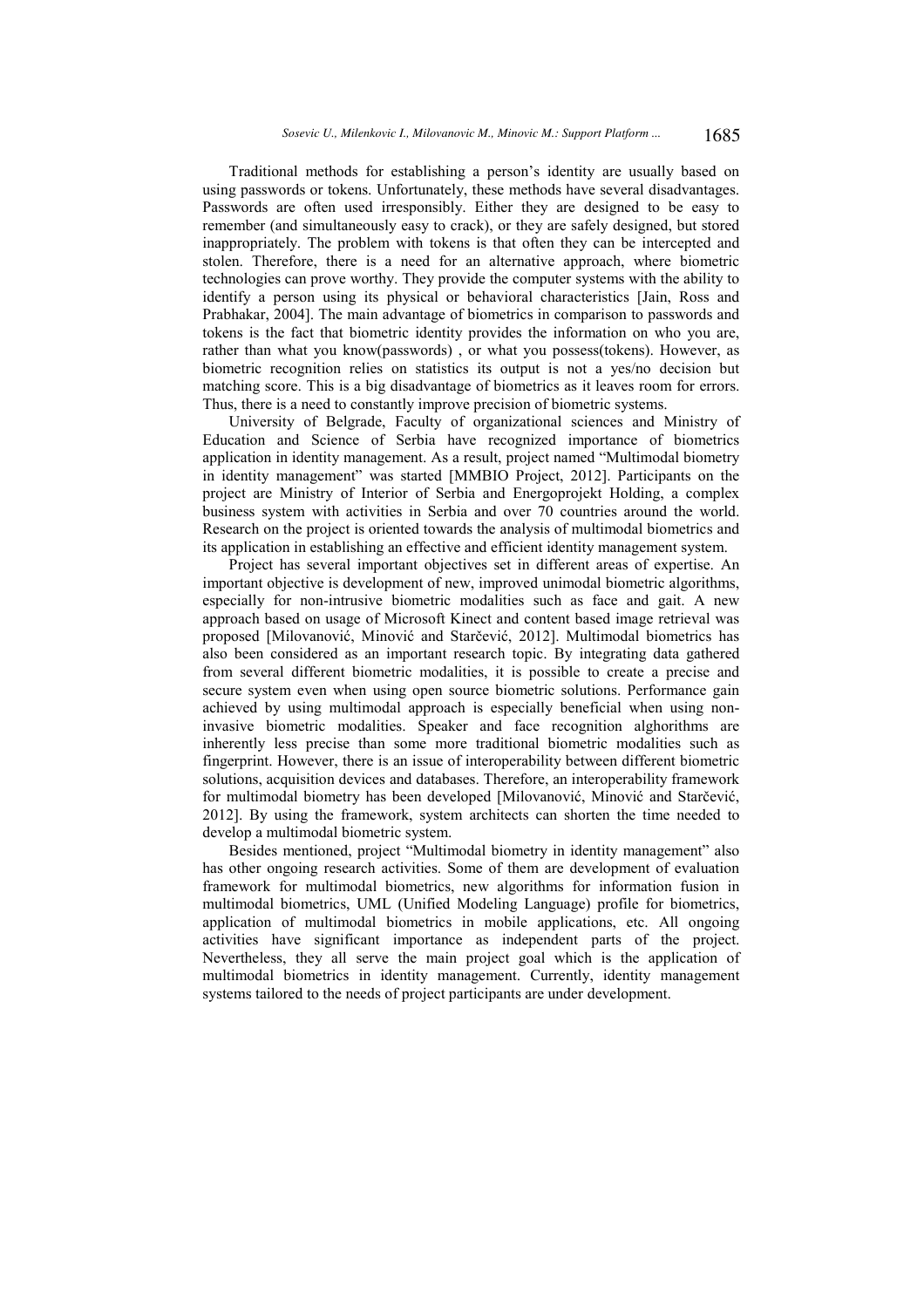In order to promote biometrics and identity management among our students, we held a few presentations with these topics. Promotion goals were to introduce our students with this research area, and to eventually find potential associates for the project. However, multimodal biometrics, as a complex research area has a specific terminology, and contains many domain specific definitions. Consequently, some of the biometric novices had a hard time accepting new knowledge, and also had problems with motivation. In order to overcome this issue, we propose an interactive approach for learning of multimodal biometric recognition process. elBio, support platform for learning about multimodal biometrics, has been developed in order to help solving the existing issue.

In the next section, a brief overview of present biometric courses has been given. In section III the problem statement is described. Section IV contains overview of elBio support platform and its functionalities. In section V we have described our research study, where we presented study settings, methodology used and profiles of participants. Section VI discusses research study results. In the last section, paper conclusions are given.

# **2 State of the art**

In 2001, the MIT Technology Review named biometrics "one of the top ten emerging technologies that will change the world" [MIT Technology Review, 2001]. And inevitably the world is changing. The importance of biometric technology is evident in many different areas. Information technology incorporates biometrics in order to establish people's identity. It is an emerging field of technology using unique and measurable physical, biological or behavioral characteristics that can be processed to establish identification, to perform identity verification or to recognize a person through automation [Woodward, Orlans and Higgins, 2002]. Although biometrics is an interesting research field in military and civilian application, true commercial development and use of this technology depends on education of future engineers in this area. It is important to integrate biometrics as a field of study into curricula of Information Technology university programs.

There are several successful examples of incorporating biometrics research area into university curricula, most of which are in USA. Specifically, West Virginia University has created the first undergraduate program in biometrics [West Virginia University, 2004]. Students that finish this course are rewarded with Bachelor of Science degree in Biometric Systems. On the U.S.Naval Academy, Electrical Engineering Department has developed and introduced a biometric course [Ives, Robert, Yingzi, Delores and Thad, 2005], which includes a biometric signal processing laboratory, specifically designed to support the course. In Europe, University of Hertfordshire, UK, offers a Masters Degree course in Biometrics and Cybersecurity [University of Hertfordshire, 2012] and also University of Kent, UK includes Biometric technologies in their MSc course in Information Security and Biometrics [University of Kent, 2012].

However, it is very difficult to properly integrate biometrics into university curriculum as it is a cutting edge research area. Considering the preceding statement and keeping in mind the fact that biometrics is a complex area, there is a need to somehow simplify this topic but yet maintain (or upgrade) the quality of the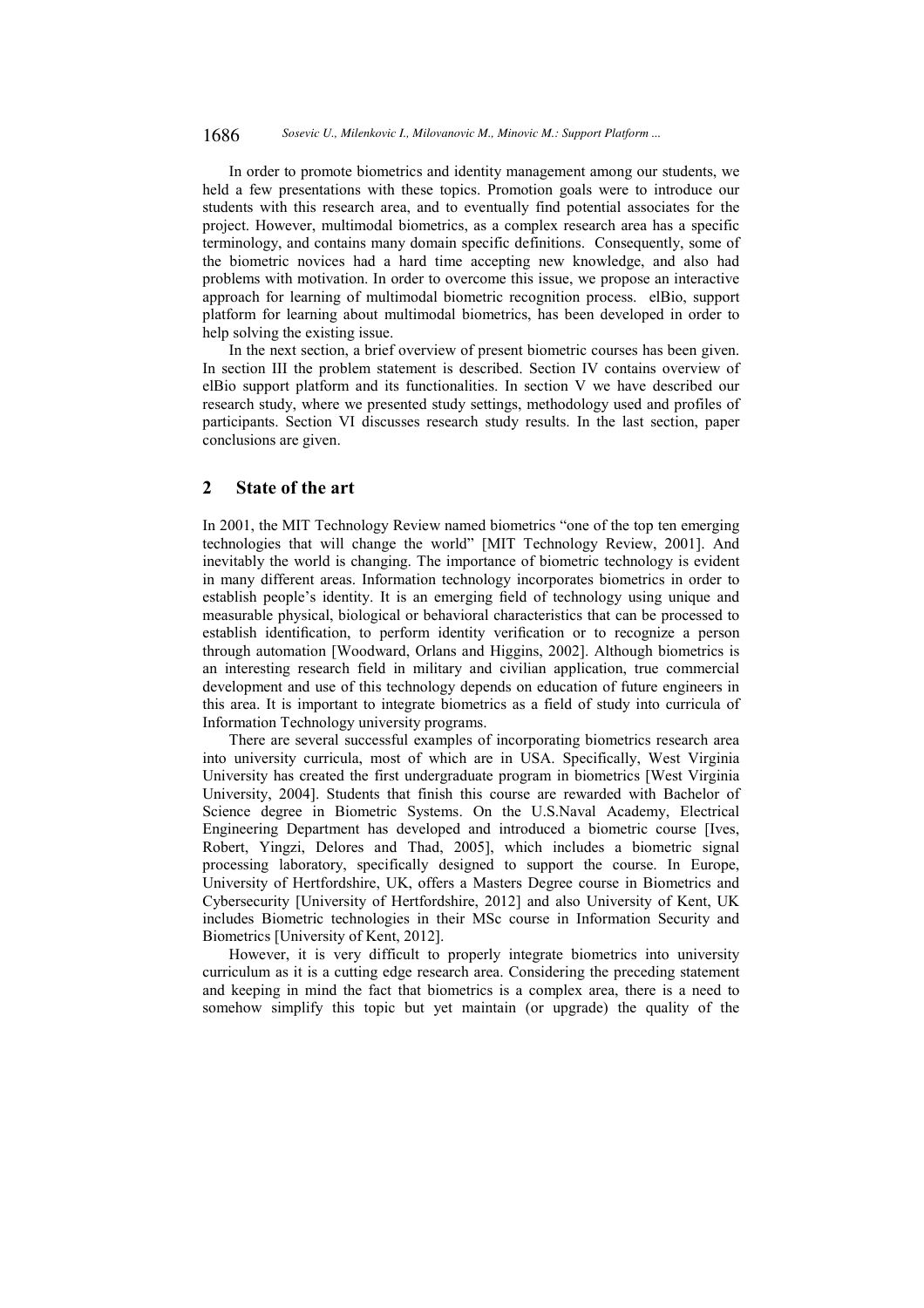biometrics course. Significant help in providing quality can be found in using advanced simulation tools that will enable students to interrogate models and principles in practice [García-Peñalvo, Colomo-Palacios, García and Therón, 2012].

Simulation based platforms for learning specific topics are not new, and there are many examples in different application areas. For example, CryptTool [CrypTool, 2012] can be used for learning cryptography, and Graphical Network Simulator [GNS3, 2012] is designed to improve process of learning network administration. In the field of biometrics, this approach could be used to simulate the development process of biometric systems.

### **3 Problem statement**

One of the goals of our project was to promote topics of biometrics and identity management among students at our faculty, and encourage them to find out more about these research areas. As biometrics is an emerging technology of significant importance, it is useful for future engineers to acquire state of the art knowledge in this scientific area. Also, promoting research areas mentioned is beneficial for the project – "Multimodal biometry in identity management", because it is easier to find highly motivated associates for possible collaboration.

To achieve that goal, several presentations focused on topics of biometrics and development of multimodal biometric systems were held. Although this attempt was somewhat successful, we were not satisfied with some of the feedback received from our students.

In our presentations, traditional teaching approach was used. Students were gathered in the classroom, and one of our colleagues was lecturing, using a slide show presentation shown on a projector. Albeit the members of the audience have been encouraged to ask questions, their response was somewhat meek. Some of the student feedback stated that at some points of presentation they were losing focus, and others suggested that there was a lack of interactive content in the lectures.

Biometrics as a complex research area has a specific terminology, and contains many domain specific definitions. Consequently, it would take some time for biometrics novice to become familiar with the core concepts in this research area. Also, in order to successfully adopt significant amount of new information, they needed to stay highly determined during the learning process. To ensure high motivation of members of our audience we needed to make some adjustments to the learning process. We have identified three key issues connected with the traditional concept of learning.

First issue is the absence of interactive content. Our biometric trainees suggested that they would like to participate more actively in the learning process, not just listen to the lecture. Second issue would be more control over the flow of learning process. When watching slide show presentation, everyone has to keep up with the presenter's lecturing tempo. However, some students prefer to take more time when they adopt new knowledge, and other prefer faster learning. Also, there is no other way of going back to previous topics, short of asking the lecturer, and therefore interrupting the presentation.

Third issue is the lack of practical activities. Students feel more engaged if they can apply their new knowledge on some type of real world problems or scenarios.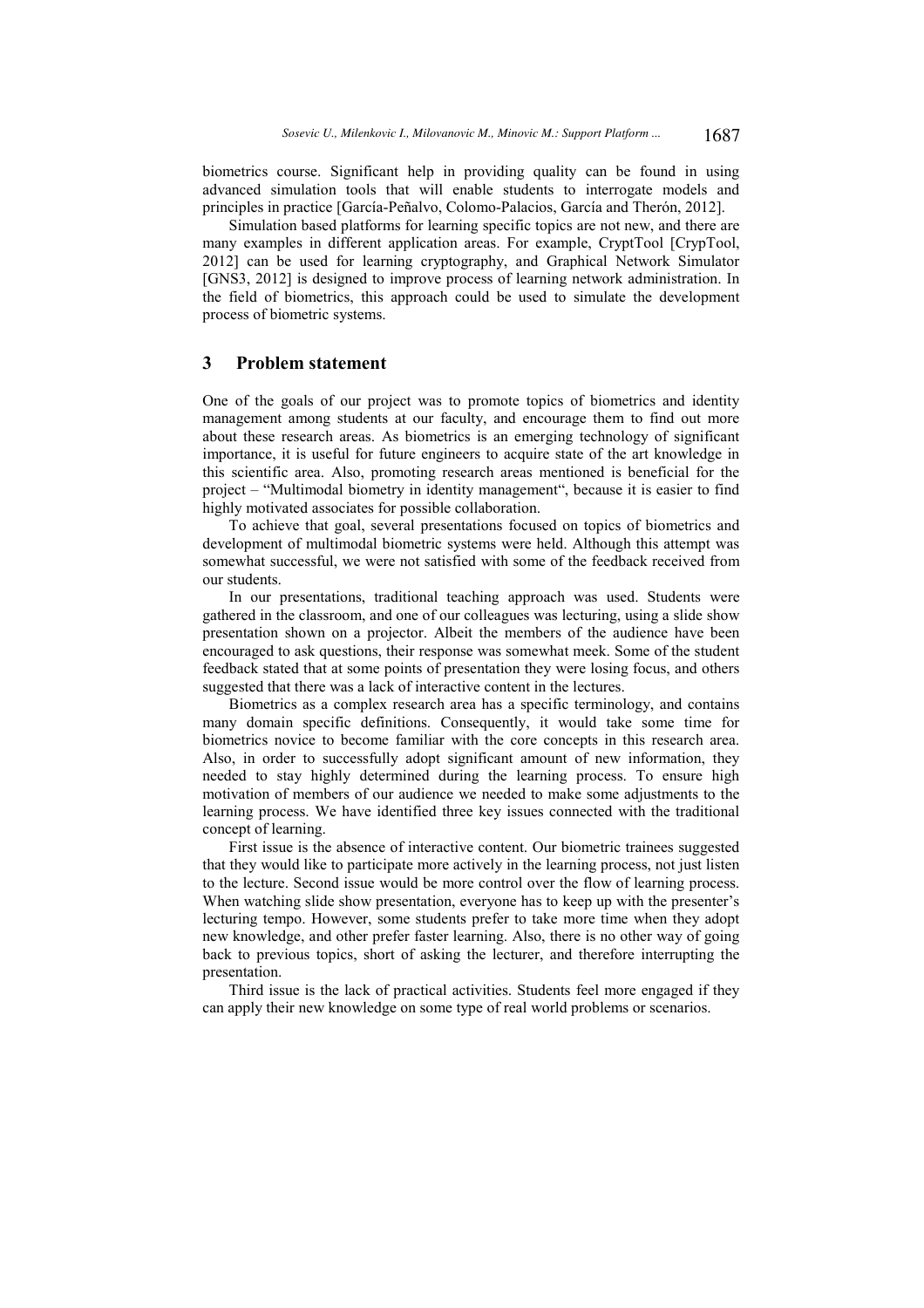1688 *Sosevic U., Milenkovic I., Milovanovic M., Minovic M.: Support Platform ...*

### **4 elBio overview**

In order to improve students' learning experience and to increase their interest in biometrics we have decided to upgrade the existing multimodal biometric system development framework, and transform it to elBio - an interactive biometrics learning platform. elBio gives an introduction to the field of multimodal biometrics through series of interactive steps in form of a tutorial. It is possible to simulate biometrics verification and identification processes and try out different combinations of normalization and fusion techniques.

elBio has been developed using Java programming language and it integrates three different open source biometric libraries: OpenCV [Bradski, 08], MARF [Mokhov, 10] and NBIS [Watson, 10]. For face recognition we have used some of the OpenCV features, voice recognition was performed using MARF and for fingerprint feature extraction and matching we relied on NBIS. The platform architecture is modular and it allows easy introduction of new unimodal biometric solutions.

We have developed elBio architecture based on several generic steps in multimodal biometrics system development, which we identified during our research. The steps we recognized are:

- Choosing a working mode
- Selection of biometric modalities
- Normalization and fusion techniques combination
- Recognition process execution
- Results examination

Learning process in our platform closely follows development life cycle of one multimodal biometric system. In particular, iteration through different stages allows student to grasp important keynotes about every phase of multimodal biometric system development. In this way, knowledge is gained incrementally and after completing all recognized steps student possesses complete insight into the biometric system functionalities.

#### **4.1 Working mode selection**

First step in biometric system development is working mode selection. Biometric systems can operate in two different working modes, verification and identification. Additionally, it can be very important to estimate overall system performance, thus we included performance test as an optional working mode. Working mode choice primarily depends on the purpose of the system.

In verification mode, person states its identity, and the system tries to confirm if the claim is true or false. Such claim is usually made by stating username, inserting a smart card, or entering a pin code. Users of the system are aware of biometric system existence and they consciously participate in biometric recognition process. Therefore, biometric verification can be classified as a positive recognition method, where the main aim is to prevent multiple persons from using the same identity.

When operating in identification mode, biometric system performs one-to many comparison, it compares biometric data collected from a person with all identities stored in biometric database. The main purpose is to answer the following question: "Who am I?" Moreover, it is possible to perform biometric identification without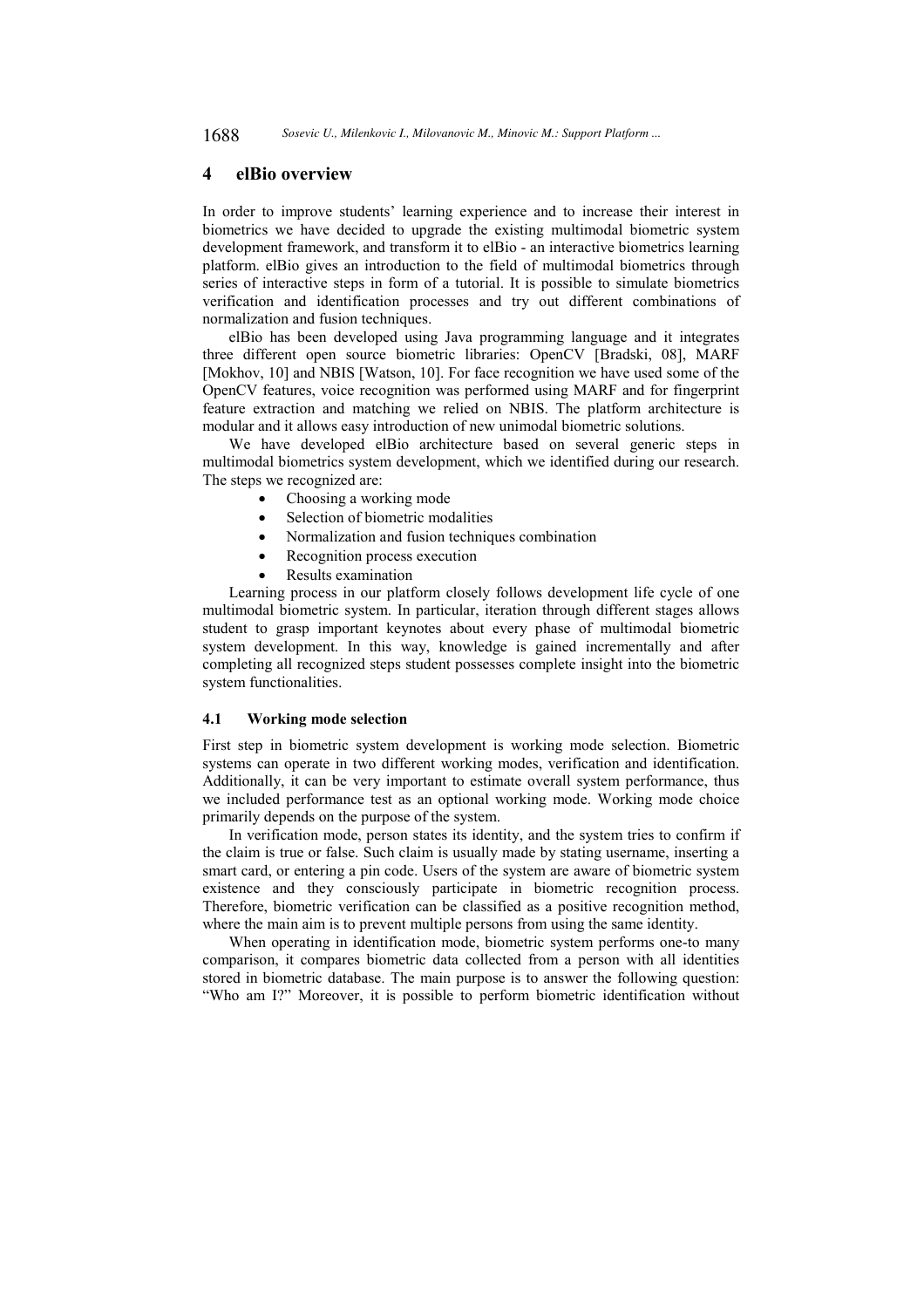active participation of system users. Security applications, for example those deployed on the airports can especially benefit from this fact. Therefore, biometric identification can be classified as negative recognition method, as it is even possible to identify a subject who is trying to disclose his identity.



*Figure 1: elBio working mode selection* 

As development progress panel in the top right corner of Figure 1 suggests, student needs to choose preferred working mode. It can easily be done by marking a radio button from the working mode menu. If in any moment student has doubts about correct working mode for desired system, they can consult displayed descriptions. By clicking on the button labeled "NEXT", selected working mode is memorized by the platform and it affects future behaviour of the elBio system.

# **4.2 Choosing biometric modalities**

There are many different types of biometric modalities. In general, biometric modalities can be classified as physical or behavioral [Jain, Ross and Prabhakar, 2004]. A physical biometric modality is based primarily on anatomical or physiological characteristics rather than on learned behavior [IEEE, 2012]. An example for behavioral modality is signature, and a typical physical modality would be fingerprint. It is important to notice that some biometric modalities have both behavioral and physical characteristics. Human voice as a biometric modality has both of these characteristics.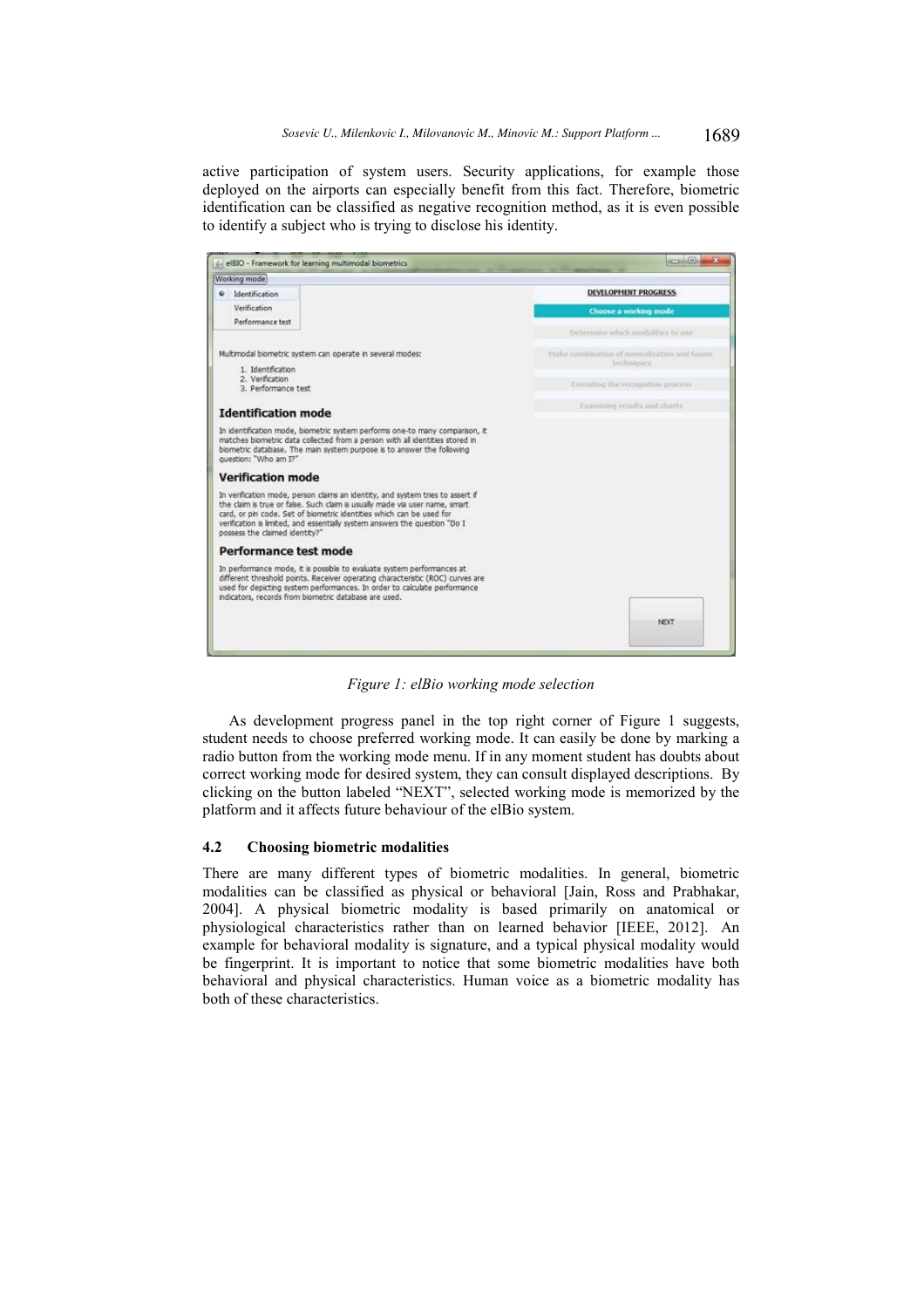#### 1690 *Sosevic U., Milenkovic I., Milovanovic M., Minovic M.: Support Platform ...*

At this point, elBio supports three different biometric modalities: face, fingerprint and voice. Fingerprint is the most commonly used biometric modality, and it allows more precise identification than face and human voice. On the other hand, face and voice are less-invasive modalities, and therefore have a broader range of applications. Moreover, non-intrusive biometric modalities are the only feasible choice for negative recognition applications such as background checks and forensic applications.

Depending on the purpose of desired multimodal biometric system, trainee can choose which modalities will be used. Also, elBio gives a possibility for fine tuning implemented unimodal biometric solutions. For example, this can be done by selecting various preprocessing, feature extraction and classification methods for each selected biometric modality.

| Working mode                                                                             |                                                                                                                                                                                                                                                                                                                                                                                                                  |                                                        |
|------------------------------------------------------------------------------------------|------------------------------------------------------------------------------------------------------------------------------------------------------------------------------------------------------------------------------------------------------------------------------------------------------------------------------------------------------------------------------------------------------------------|--------------------------------------------------------|
|                                                                                          |                                                                                                                                                                                                                                                                                                                                                                                                                  | DEVELOPMENT PROGRESS                                   |
| Fingerprint Face Voice                                                                   |                                                                                                                                                                                                                                                                                                                                                                                                                  | <b>Working mode: IDENTIFICATION</b>                    |
| V USE THIS MODALITY                                                                      |                                                                                                                                                                                                                                                                                                                                                                                                                  |                                                        |
| Samples format                                                                           | PCM 16-bit WAV format                                                                                                                                                                                                                                                                                                                                                                                            | Determine which modalities to use                      |
|                                                                                          |                                                                                                                                                                                                                                                                                                                                                                                                                  | Make combination of normalization and fusion           |
| Preprocessing method                                                                     | No preprocessing -                                                                                                                                                                                                                                                                                                                                                                                               | techniques                                             |
| Feature extraction method                                                                | Fast Fourier Transform                                                                                                                                                                                                                                                                                                                                                                                           | Executing the recognition process                      |
| Classification method                                                                    | Euclidean distance                                                                                                                                                                                                                                                                                                                                                                                               | Examining results and charts.                          |
|                                                                                          | Eudidean distance<br>Chebyshev distance                                                                                                                                                                                                                                                                                                                                                                          |                                                        |
| Now you need to choose wh<br>you possbility to combine 3 mouvement<br>· Fingerprint<br>E | Mahalanobis distance                                                                                                                                                                                                                                                                                                                                                                                             | will your multimodal biometric system use, elBio gives |
| · Voice<br><b>Fingerprint</b>                                                            |                                                                                                                                                                                                                                                                                                                                                                                                                  |                                                        |
| and human voice.                                                                         | Fingerprint is the most commonly used biometric modality, and it allows more precise identification than face                                                                                                                                                                                                                                                                                                    |                                                        |
| Face                                                                                     |                                                                                                                                                                                                                                                                                                                                                                                                                  |                                                        |
|                                                                                          | Face recognition is a non-intrusive method, and facial attributes are probably the most common biometric<br>features used by humans to recognize one another. While the authentication performance of the face<br>recognition systems is reasonable, they impose a number of restrictions on how the facial images are<br>obtained, often re-quiring a fixed and simple background with controlled illumination. |                                                        |
| Voice                                                                                    |                                                                                                                                                                                                                                                                                                                                                                                                                  | NEXT                                                   |

*Figure 2: Fine tuning preferences for unimodal biometric solutions* 

Student can select desired modalities by marking appropriate checkboxes. A brief description of each modality is given underneath the selection panel and it can be used as a reference for system customization. Figure 2 presents modality selection interface.

#### **4.3 Information fusion in multimodal biometrics**

Multimodal biometric systems combine information collected from several various biometric modalities. With merging two or more biometric modalities, efficiency and precision of person recognition is enhanced. Thus, these systems become more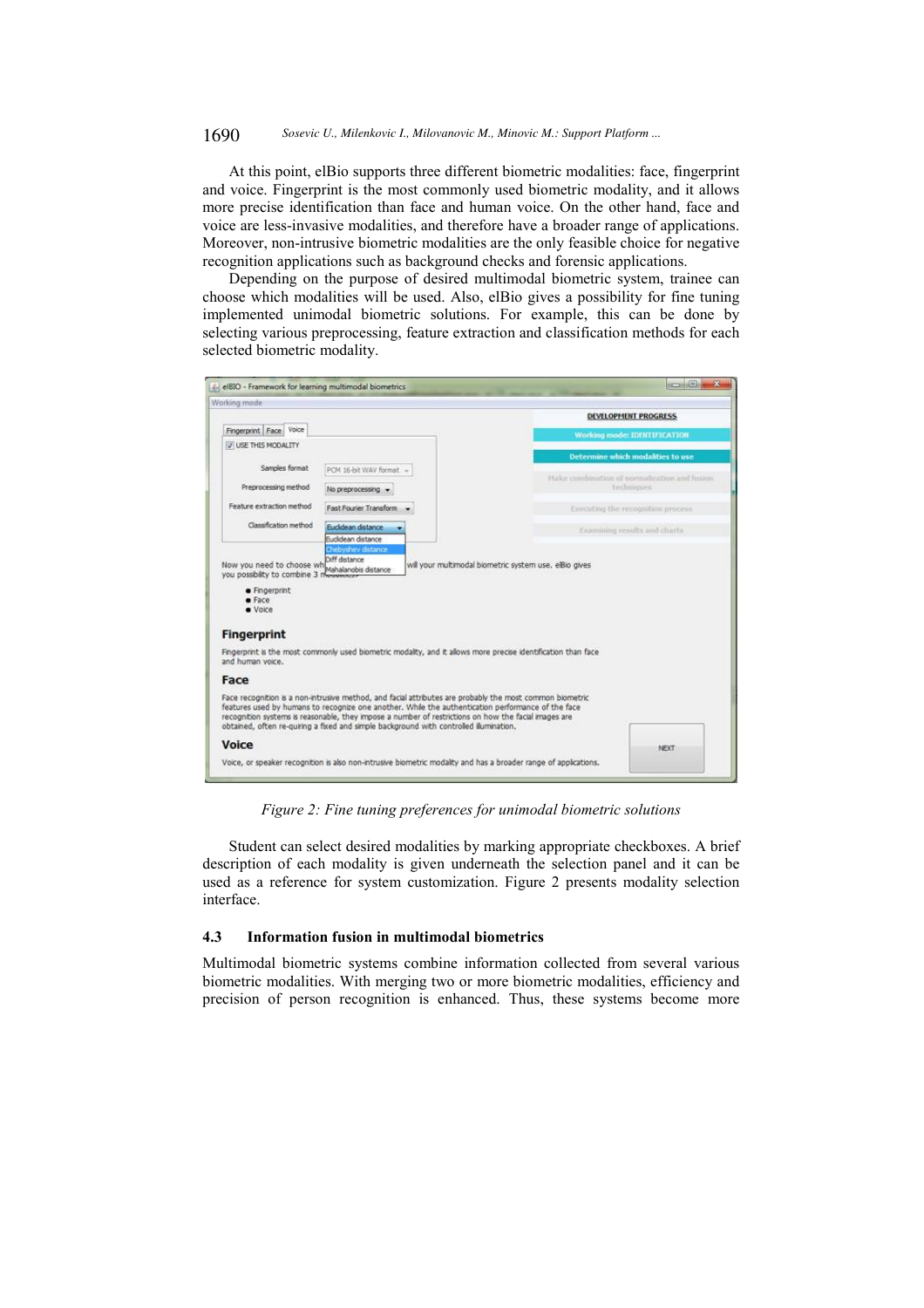resistive to spoofing. Information from different sources can be fused on multiple levels:

- after feature extraction
- after matching
- after system decision

In transformation based fusion methods, matching scores are directly combined, without converting them to posteriori probabilities. In order to combine matching scores described by different measurement scales, it is necessary to normalize them before information fusion. Therefore, score normalization can be defined as transformation of scores generated by different matchers into a common domain [Jain, Nandakumar and Ross, 2005]. There are many different algorithms for normalization of matching scores, such as tanh, min-max, z-score or adaptive normalization.

Information fusion techniques combine matching scores from various biometric modalities into a single matching score [Alsaade, Ariyaeeinia, Malegaonkar and Pillay, 2009]. Some fusion techniques are straightforward, such as simple sum of scores, while others can be more complicated, and use additional information, such as user or biometric matcher data [Snelick, Uludag, Mink, Indovina and Jain, 2005].

elBio platform supports fusion on matching level, and currently several score transformation based fusion methods are implemented. It allows combining one normalization method with one of the fusion techniques. Figure 3 displays elBio's interface for selecting those methods.

| Working mode                                      |                                                                             |                                                                                                                                                                                                                                                                                                                    |
|---------------------------------------------------|-----------------------------------------------------------------------------|--------------------------------------------------------------------------------------------------------------------------------------------------------------------------------------------------------------------------------------------------------------------------------------------------------------------|
|                                                   |                                                                             | <b>DEVELOPMENT PROGRESS</b>                                                                                                                                                                                                                                                                                        |
| Fingerprint Face Voice                            |                                                                             | <b>Working mode: IDENTIFICATION</b>                                                                                                                                                                                                                                                                                |
| IT USE THIS MODALITY                              |                                                                             | Chosen modalities: FINGERPRINT, VOICE                                                                                                                                                                                                                                                                              |
| Samples format                                    | PCM 16-bit WAV format -                                                     | Hake combination of normalization and fusion                                                                                                                                                                                                                                                                       |
| Preprocessing method<br>Feature extraction method | No preprocessing -                                                          | techniques                                                                                                                                                                                                                                                                                                         |
|                                                   | Fast Fourier Transform                                                      | Executing the recognition process-                                                                                                                                                                                                                                                                                 |
| Classification method                             | Euclidean distance                                                          | Examining results and charts                                                                                                                                                                                                                                                                                       |
| Result normalization method<br>Z-SCORE            | different algorithms for matching scores normalization, such as:<br>$anh$ . |                                                                                                                                                                                                                                                                                                                    |
| 2-SCORE<br><b>XEN-MAX</b><br><b>TAWH</b>          | · min-max.<br>$2-5C$ Ore or<br>· adaptive normalization                     |                                                                                                                                                                                                                                                                                                                    |
| ADAPTIVE                                          |                                                                             | Information fusion techniques combine matching scores from various biometric modalities into a single<br>matching score. Some fusion techniques are straightforward, such as simple sum of scores, while other<br>can be more complicated, and use additional information, such as user or biometric matcher data. |

*Figure 3: Selection of fusion and normalization algorithms*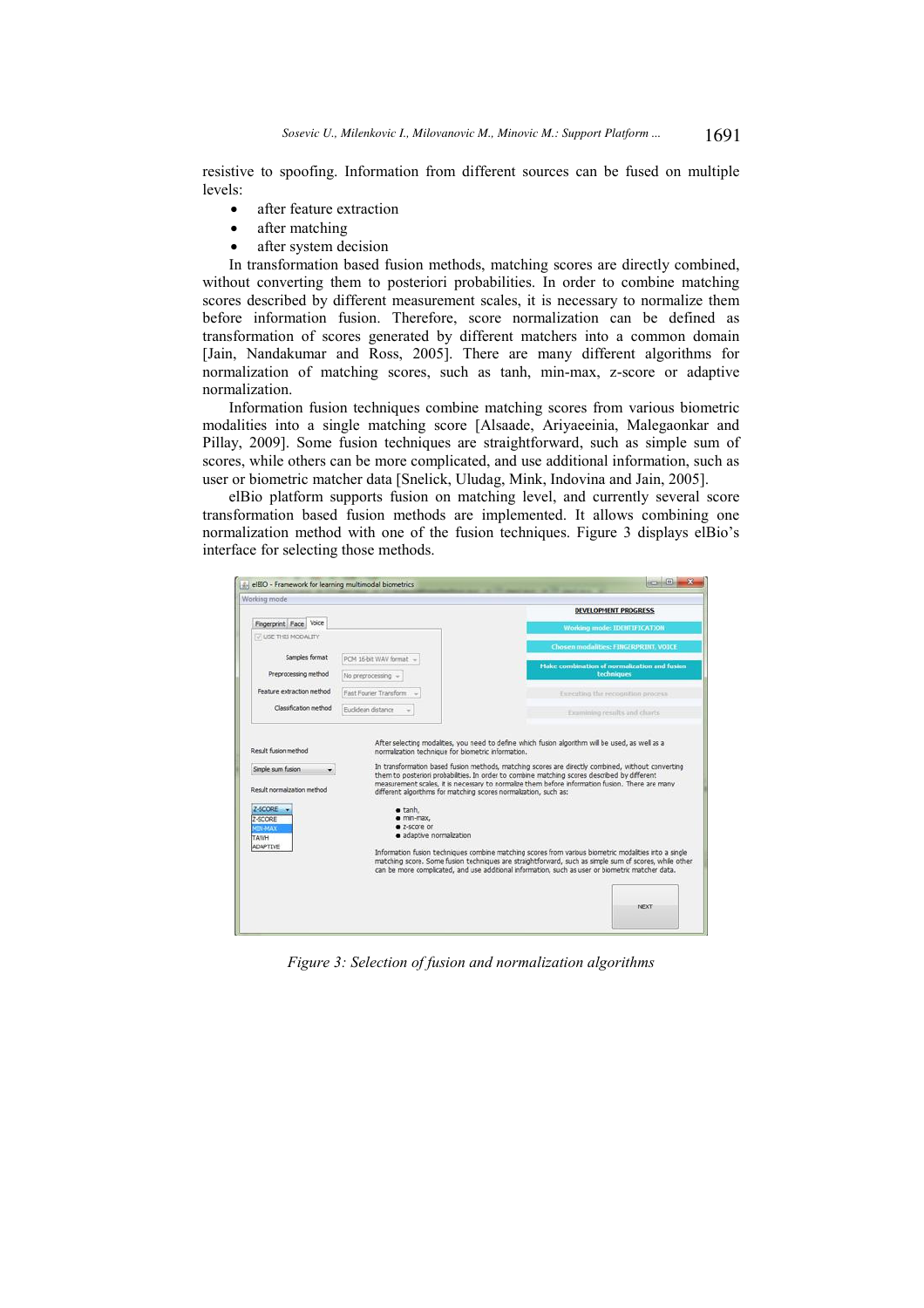Since students are usually not familiar with concepts of biometric fusion and normalization, approach implemented in elBio platform allows easier familiarization with those concepts through succinct explanations. After choosing the combination, all prerequisites for a working multimodal biometric system are met. Student can check configured settings by using the development progress panel in the top right corner, and easily make a change by clicking on desired step. Finally, student can proceed to the testing phase.

# **4.4 Biometric system performance indicators**

Algorithms used for biometric recognition are based on biometric characteristics. Biometric characteristics are representations of biometric data belonging to an individual. Use of biometric characteristics allows us to more easily apply pattern recognition algorithms, but also results in a loss of data because of the applied abstraction. Moreover, two samples of raw biometric data belonging to same person are never the same. There are several reasons for this fact, such as imperfect biometric data acquisition, biometric sensor noises, changes in biometric modalities due to aging, etc.

Estimations of biometric system errors are very important for system architects. Without them, it is impossible to conclude whether the system requirements were satisfied or not. Additionally, when trainees in the field of multimodal biometrics try out different combinations of biometric modalities, as well as normalization and fusion techniques, they need a framework in order to make a comparison between the effectiveness of different choices. Our idea was to provide visual presentation of performance indicators, in order to make learning process more interactive. Performance of the biometric system in verification mode is measured by two types of errors – False Match Rate (FMR) and False Non-Match Rate (FNMR). False Match Rate is the percentage of system users who claimed another person identity and were falsely accepted by the system. False Non-Match rate is the percentage of system users who made genuine identity claims, but where falsely rejected. These two errors are correlated, and both are dependent on biometric system threshold. If biometric system is using similarity measures, then by increasing system threshold we favor FNMR over FMR. Otherwise, if we decrease the system threshold, then false rejects will be fewer (FNMR), but the number of false accepts (FMR) will increase. elBio supports ROC (Receiver Operating Characteristics) curves. These curves depict system performances at various threshold settings, and by examining them it is possible to make an assessment of different FMR and FNMR combinations (Figure 4). It is important to notice that on Figure 5 Genuine Acceptance Rate (GAR) is used as performance indicator instead of FNMR. GAR is calculated as 1 – FNMR.

Aside from FMR and FNMR, for multimodal biometric system architects it is also important to have information about genuine and impostor matching scores distributions. Matching scores generated from pairs of biometric characteristics collected from the same person are called genuine matching scores, while matching scores generated from pairs of biometric characteristics belonging to different persons are called imposter scores. In order to visualize these distributions, elBio uses relative frequency histograms (Figure 4).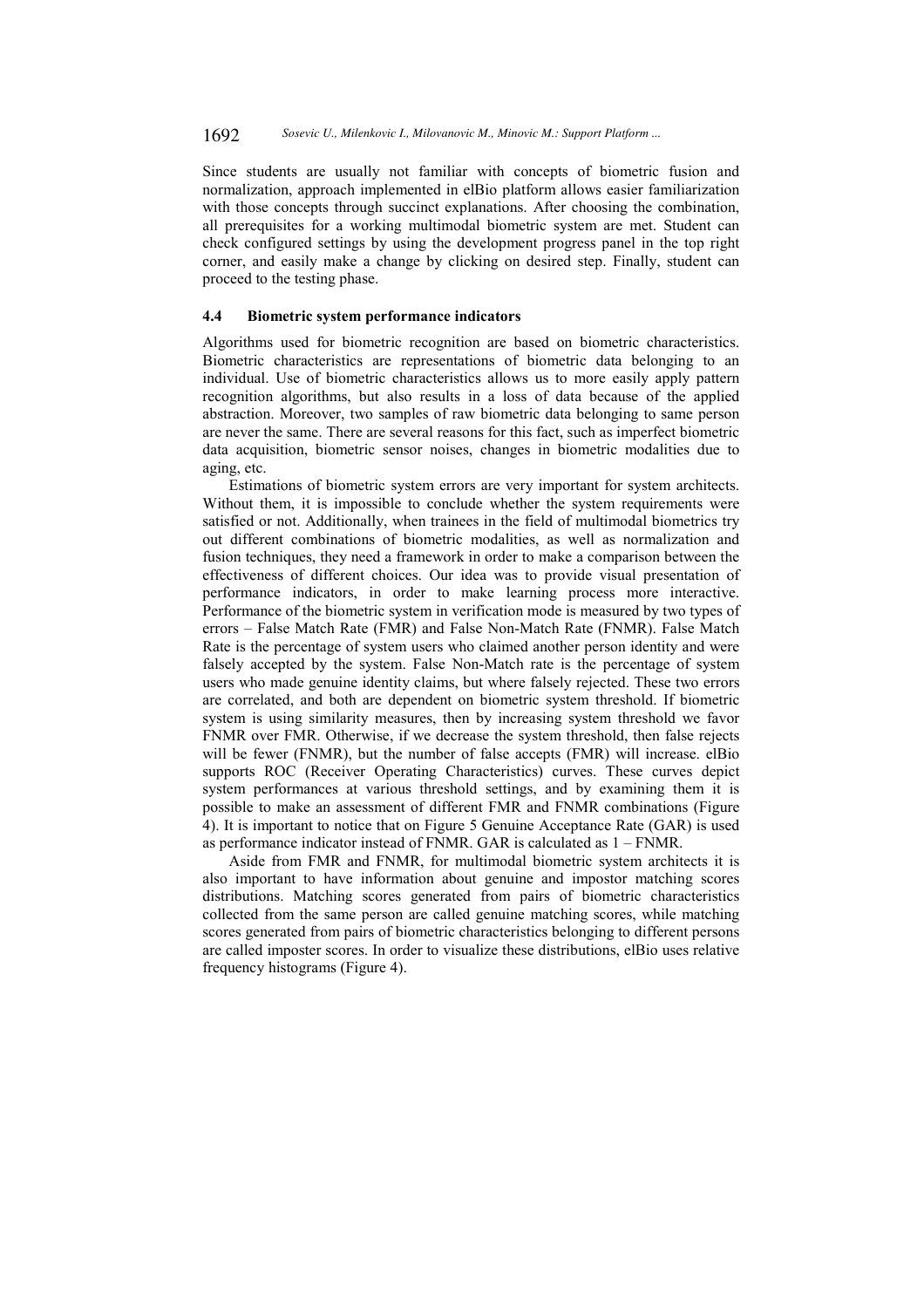

*Figure 4: Results and performance indicators* 

# **5 Research study**

In order to evaluate simulation based method of learning multimodal biometrics, we conducted a research, in which we compared traditional learning method and learning process based on elBio platform. The main objective of our study was to determine if elBio platform improves efficiency of learning biometrics process, as well as if it positively influences students' motivation and learning experience.

Research study was conducted in regular class settings without external disturbances. The research included 19 participants, students in the field of computer science, which were divided into two groups: control group, which took traditional lecturing and experimental group, which was using elBio platform as a learning tool. Participants' age ranged from twenty to twenty-three. Before start of the research, we held a short briefing in order to inform participants about the research protocol.

Traditional learning approach consisted of lecture with slide show presentation. Lecturer explained different steps of multimodal biometric system development, and students were free to ask questions. After the presentation, a brief discussion was held, in order to allow students to exchange their opinions and impressions. In the group which used support platform, each student had a computer with elBio installed at disposal. A lecturer was also present, but his role was to guide users through use of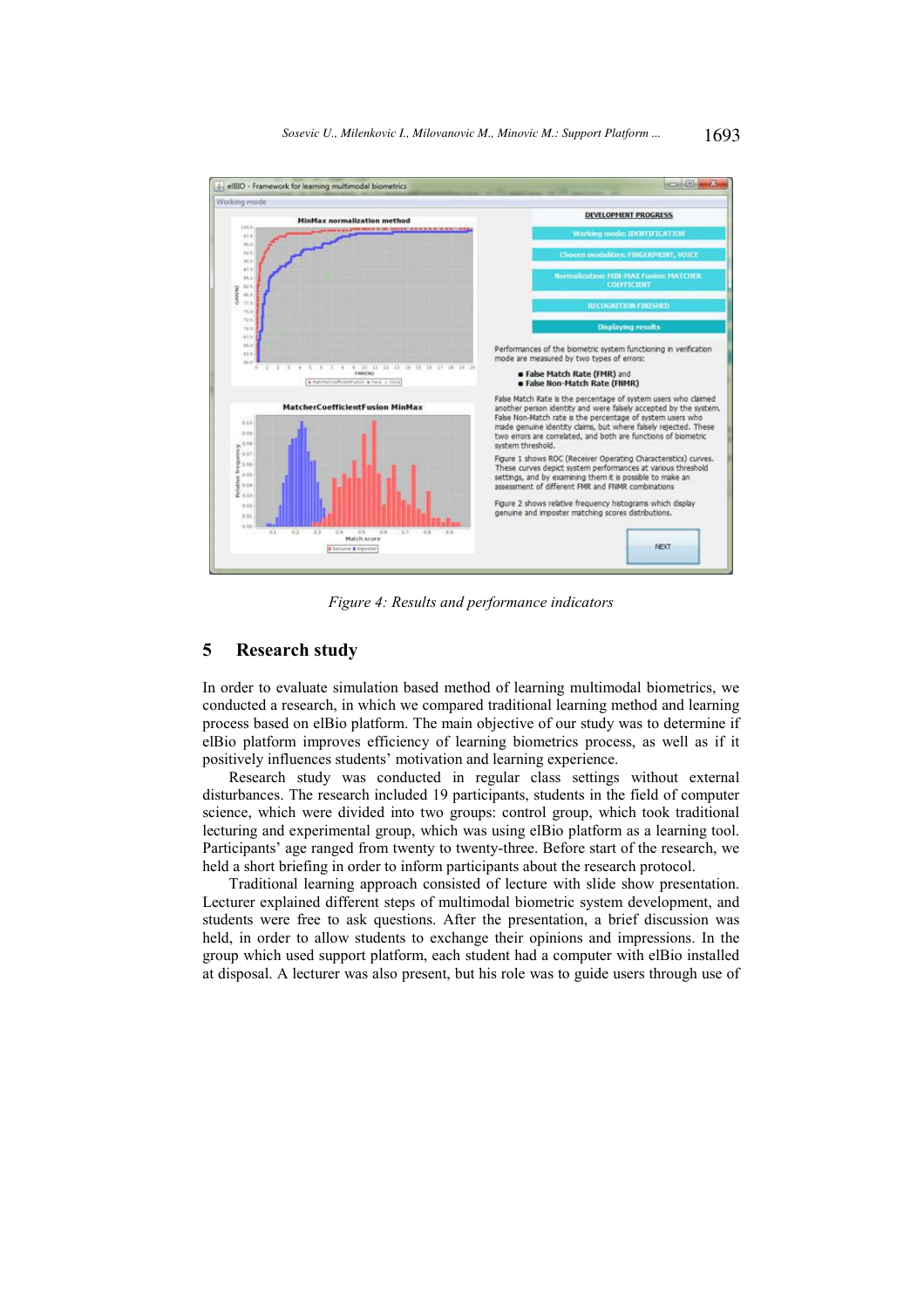support platform and to answer their eventual questions. Students were free to communicate and share their experiences.

Participants attended a lesson about biometrics technologies as a member of control or experimental group, which was randomly determined. After the lesson, students were asked to take a knowledge test regarding the biometrics technology material presented during the lesson. Knowledge test consisted of 16 questions and 6 practical problems in biometric system development. Additionally, upon completion of knowledge test, participants filled in a questionnaire which included six questions that related to motivational factors and 18 questions that referred to the learning experience. All questions were closed construction questions and they were based on principle of Likert scale [Likert, 1932].

In order to determine impact of elBio on learning efficiency and students' motivation and satisfaction with this learning approach, we compared the average results of knowledge tests for each group and also average values of students' responses on motivational questionnaire.



*Figure 5: Average knowledge test results* 

Knowledge test results are presented in two groups, theoretical questions and practical problems. Each correct answer, given on theoretical question, was graded with 1 point, while proper solution of practical problem brought 2 points. Questions which have not been answered were not taken into account. Figure 5 presents average knowledge test results. Group that used elBio platform slightly outperformed traditional group on the knowledge test. Difference between these two groups was greater on practical problems than on theoretical questions.

In order to collect and analyze data about learning experience and motivation when using different teaching approaches, we used a Likert scale. Respondents expressed their satisfaction with the range of values from one to seven. On Figure 6, average answers on questions which refer to learning experience are presented. We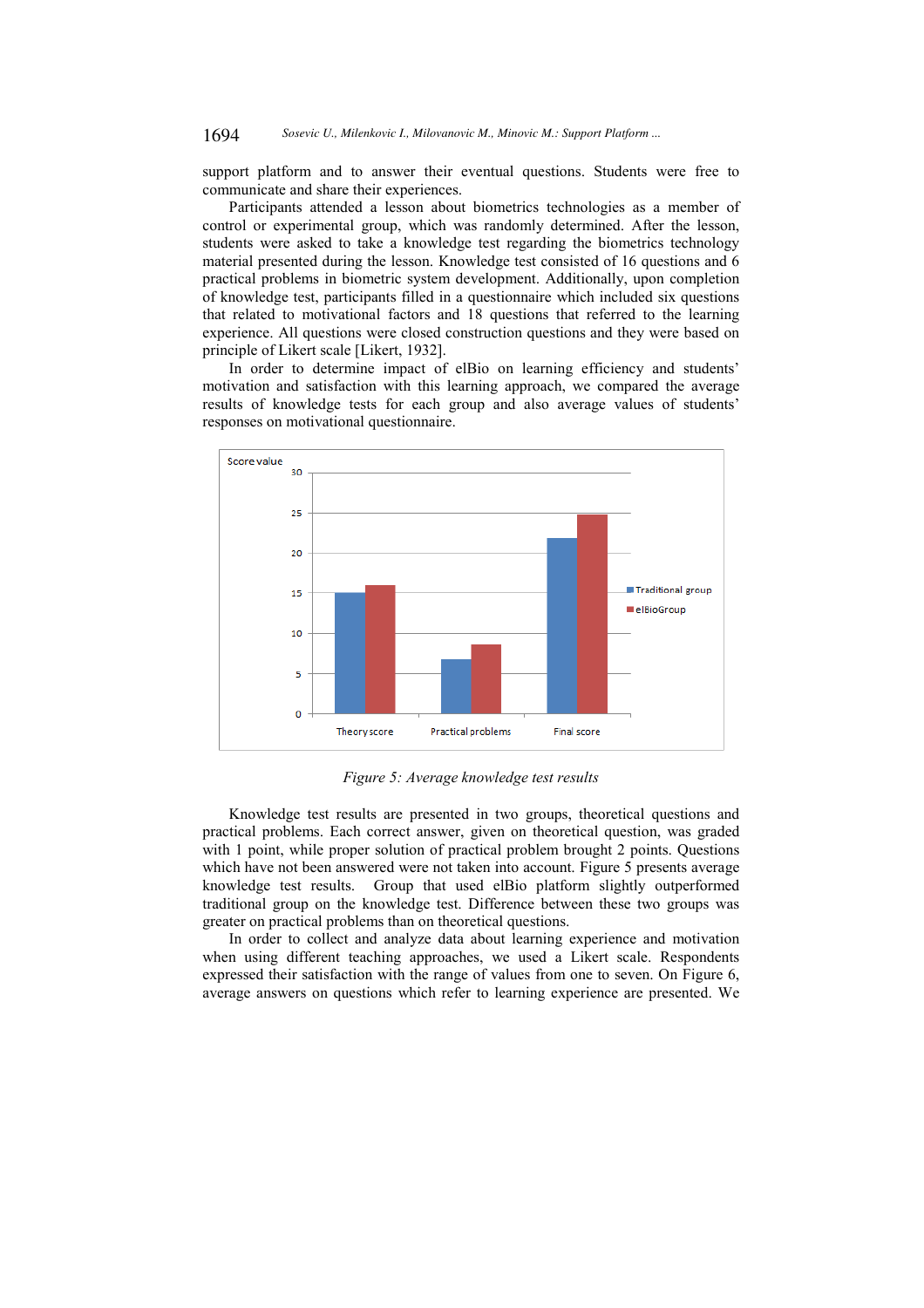can see that the group that used elBio platform evaluated learning experience slightly better. Greater differences are present in students' experience that there is no theory and practice bond, and also that presented learning material is more complex and has too much information. Students which participated in elBio group evidently had stronger impression that there is a connection between theory and practice.



*Figure 6: Average values for participants' learning experience* 

On the other hand, Figure 7 shows average level of agreement with statements regarding respondents' motivation when learning biometrics in one of tested ways. Presented results show that students are strongly motivated when using learning approach which includes elBio platform. However, not all motivating statements speak in favor of using support platform based approach in learning biometrics. For example, students reported that they could use more knowledge from other fields when learning in a traditional way.

We have conducted statistical analysis for each question found in the motivational questionnaire in order to determine effects of different learning approaches on motivation of our students. For the purpose of determining which learning approach has better influence on students' motivation,, we applied an independent samples t-test, with confidence interval of 90%. To test equality of sample variances we have used Lavene's Test for Equality of Variances. For t-test, grouping factor was whether subject used elBio platform or traditional methods, while the test variable was a quantitative measure of motivational effect per subject. We have found statistically significant difference between these two groups for the following statements: I can be creative; I learn dynamically; I can use different area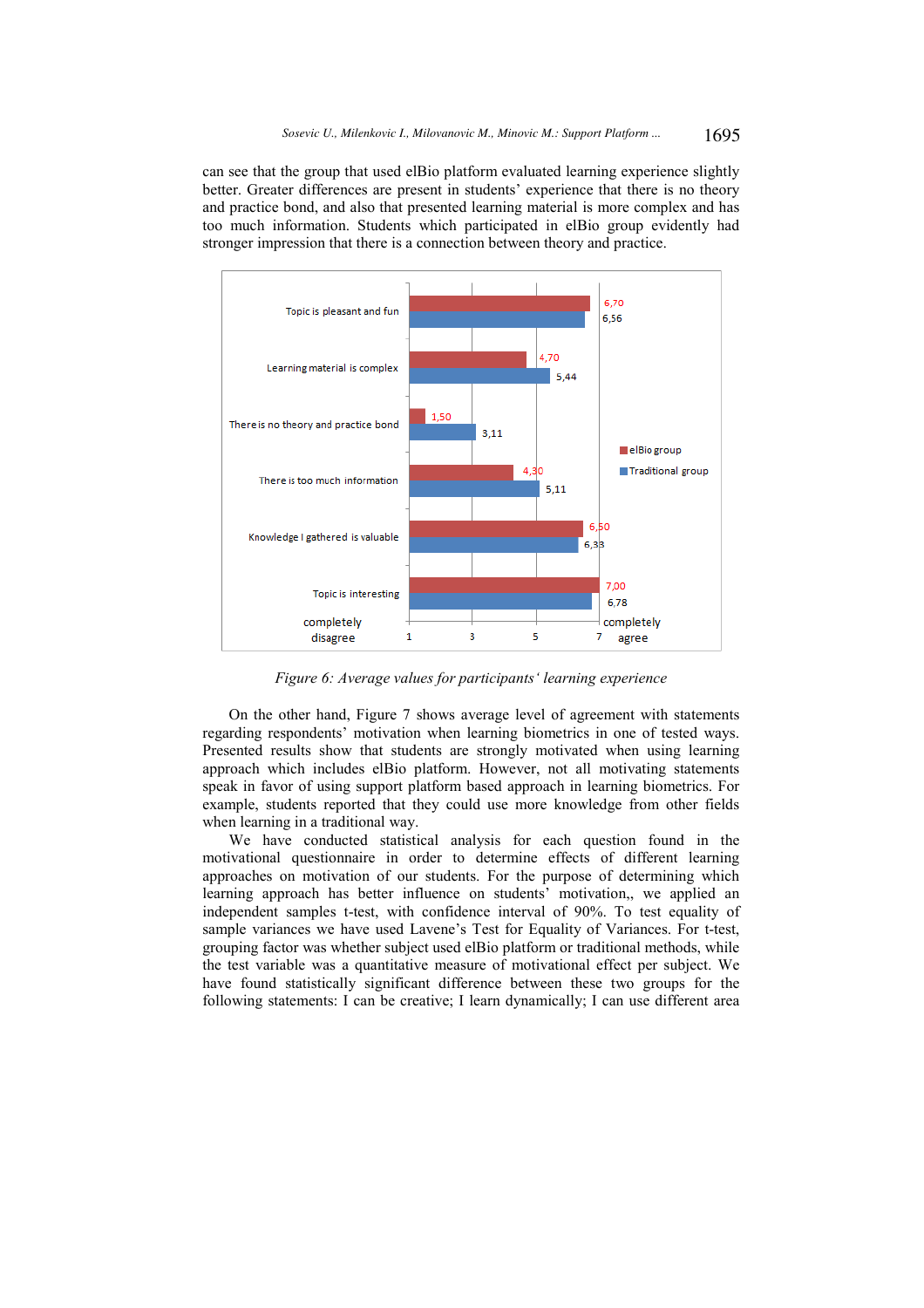1696 *Sosevic U., Milenkovic I., Milovanovic M., Minovic M.: Support Platform ...*

knowledge; I feel my capacities are fully used with this learning process; I could communicate with colleagues during learning process; There is no bond between theory and practice.



*Figure 7: Average values for participants' learning motivation* 

# **6 Discussion**

The main goal of this research was to examine whether implementing elBio platform for learning multimodal biometrics as a teaching tool could improve students' motivation and interest in biometrics technologies. More accurately, we tried to find out whether interactive nature of elBio platform and its focus towards creating a specific multimodal biometric system, overcomes mentioned issues of a traditional learning approach.

In motivational questionnaire, students have stated that it was easier to grasp connection between theory and practice by using the platform. A possible explanation would be that learning approach based on support framework offers students a better insight into multimodal system development process. Students can try out different settings for each system development step, and in the end they can see results of decisions made earlier. In that way, it is possible for students to apply newly acquired theoretical concepts, and also to see practical consequences of their decisions. In contrast, when using traditional learning approach, participants were not able to practically apply their knowledge. Test results reinforce these conclusions, as group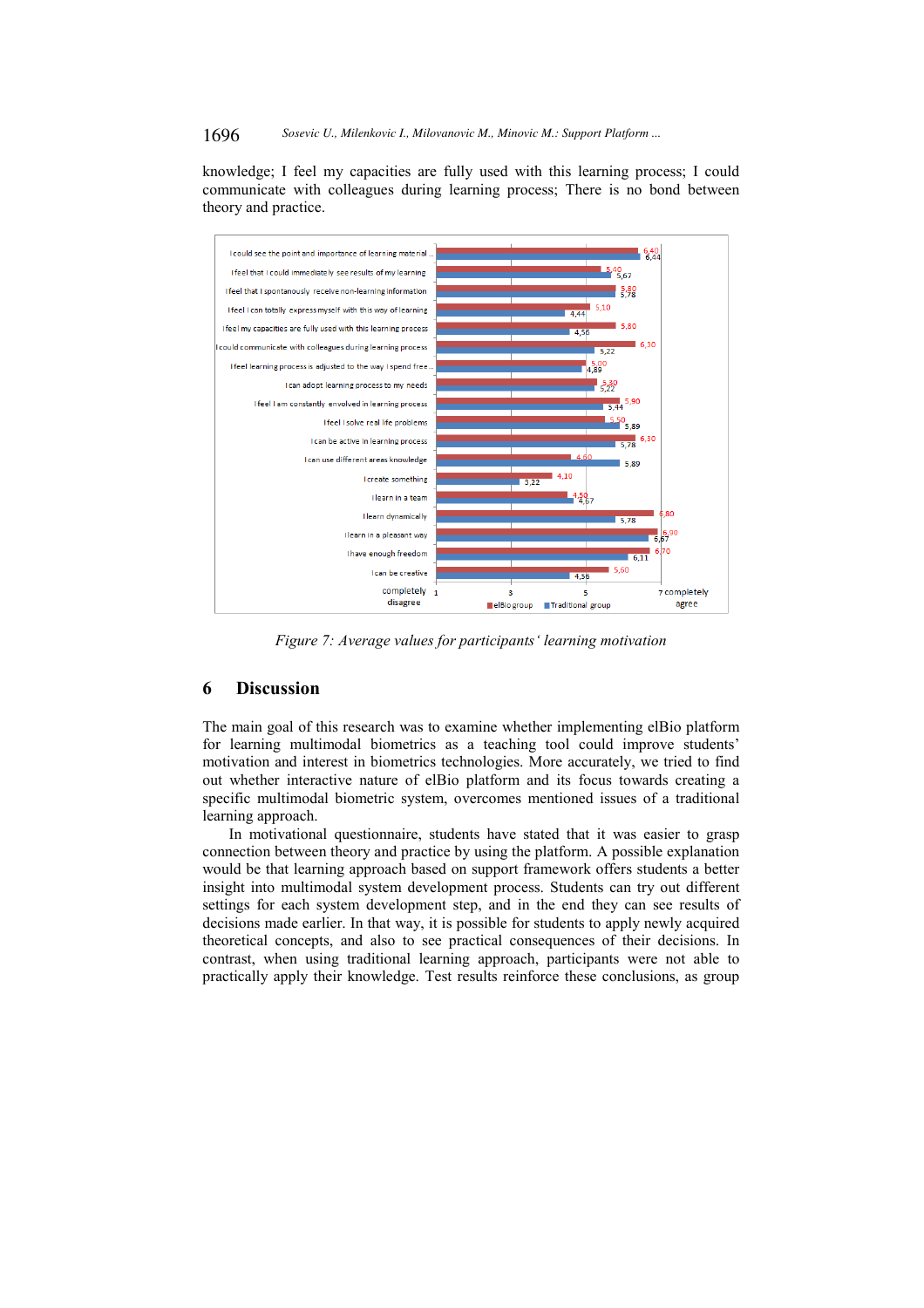that used elBio platform has had larger average scores on practical problems given in the test.

According to analyzed data, the usage of elBio platform allowed students to be more creative. During the learning process, students could try different combinations of biometric modalities, preprocessing, classification, normalization and fusion techniques. They could imagine different scenarios in which biometric authentication was needed, and afterwards they could try to create a multimodal biometric system specifically tailored for such use. On the contrary, members of group that learned by using traditional approach were not given such an opportunity, so they were not able to fully express their creativity.

Analysis of the responses revealed that study participants felt that traditional learning approach had not used their full capacities, while members of the other group felt more engaged. Probable reason for this differentiation is that when using traditional learning method, participants have a more passive role. Aside from listening, they can only sometimes ask questions and eventually take a part in the discussion. On the other side, students which used elBio platform were able to participate more actively. While developing their multimodal biometric system, they needed to make various decisions for which their full attention was needed. Additionally, constant engagement and decision making results in a more dynamic learning approach. Questionnaire results confirm this statement.

It should be noted that considerable difference between the two groups was found for question "I could communicate with colleagues during learning process." Students which used elBio platform had higher average score on this question than their colleagues which learned using the traditional approach. One of the reasons for such difference is that study participants from elBio group have felt more freely to discuss problems with their nearby colleagues due to the more informal learning environment. In traditional learning approach, discussion was supposed to come after the presentation, and some of the participants felt uneasy to openly state their opinions, or ask question before all of their colleagues.

However, as we stated earlier, not all of motivating statements speak in favor of using support platform based approach in learning biometrics. Members of the traditional learning method had higher average level of agreement with statement "I can use different area knowledge". A possible explanation would be that learning platform places some limitation on students' activities. Although they were able to express their creativity, their attention was focused on topics and areas covered by the platform. Therefore, negative effect of support platform is the neglection of other uncovered, but potentially important aspects of multimodal biometrics system development.

Due to the small number of survey participants, we were not able to determine if differences for other statements in the motivational questionnaire were statistically significant. Nevertheless, it is important to mention that average values for most of those statements were higher for group which used elBio support platform for learning biometrics.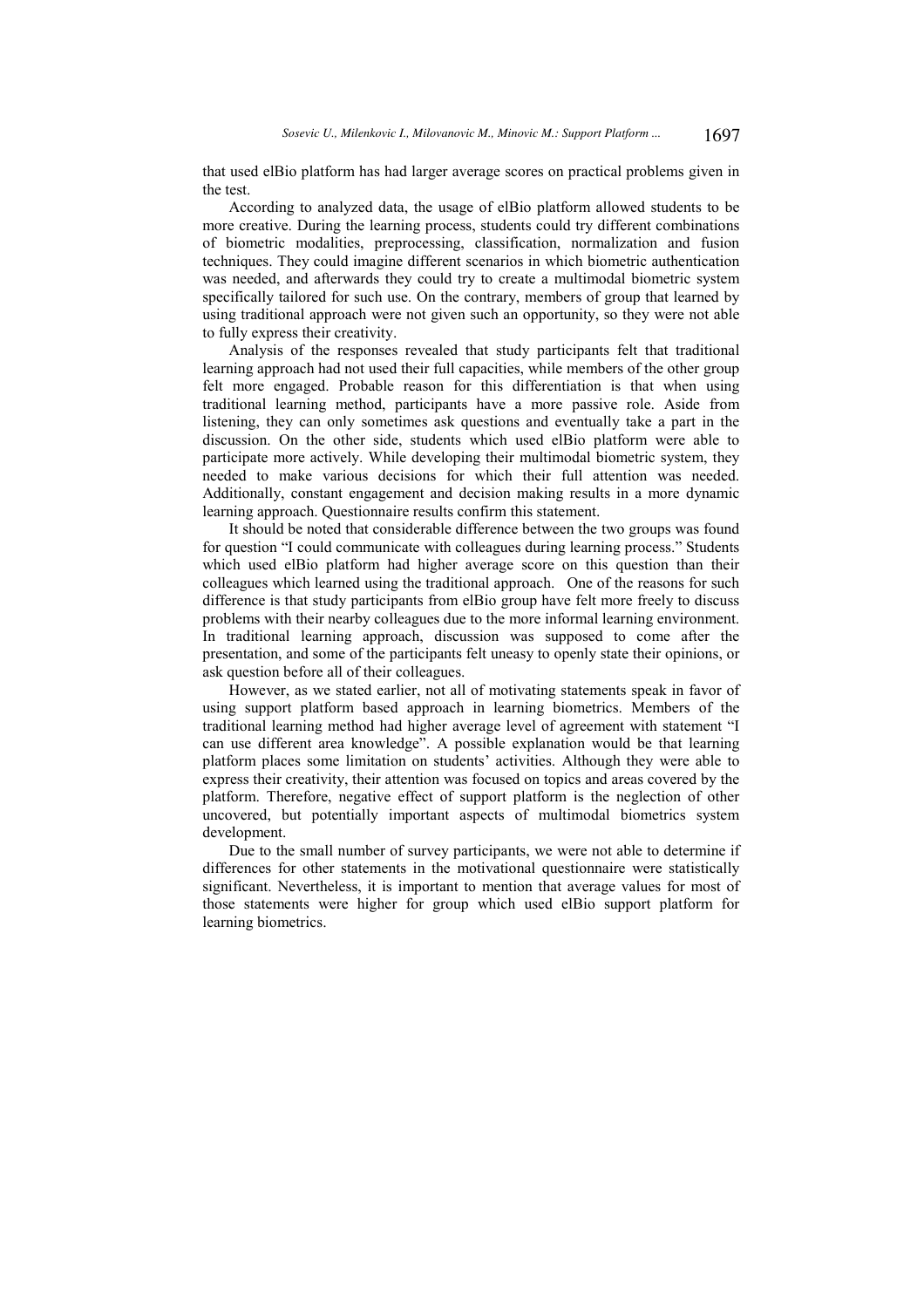# **7 Conclusions**

In the future, multimodal biometric systems will be widely used in various areas of our lives. As a result, engineers with deep understanding of biometric technologies are going to be in high demand on the market. During our research on project "Multimodal biometry in identity management", we have realized the importance of promoting biometrics technologies and training new biometric engineers. Because biometrics is a cutting edge technology, with a specific with many domain specific definitions, traditional learning approach proved to have some shortcomings. As our research efforts in this area provided no software which could make learning of multimodal biometrics easier, we have decided to invest efforts into developing a support platform for learning multimodal biometrics.

We have detected three key issues connected with the traditional concept of learning. Proposed learning approach based on usage of support tool for learning multimodal biometrics should provide a solution for identified issues. In order to solve the issue of interactive content, elBio guides trainee through a series of interactive steps in form of a tutorial. It is possible to simulate biometrics verification and identification processes and try out different combinations of normalization and fusion techniques. By trying out different system settings, students can apply their theoretical knowledge to solve real world, practical problems. Learning approach based on the support tool offers more control over the learning process, allowing users to adapt learning tempo to according to their preferences. Thus the third issue and final issue has been considered.

Research study was conducted among students in the field of computer science, and included 19 participants. Results of research study speak in favor of using elBio support platform as a teaching tool. According to survey results, students who used support platform were more motivated, and also more satisfied with the learning experience. However, our support platform has some shortcomings, such as neglection of uncovered but potentially important aspects of multimodal biometrics system development. Some of the fusion techniques for multimodal biometrics were not included in the framework. Also, some of the visualization techniques, including cumulative match characteristics for measuring identification performance and zoo plots for showing individual user performance. These shortcomings should be addressed in future versions of elBio support platform.

Positive responses encouraged us to continue development of elBio. As it still has limited functionalities, we plan to integrate more open source solutions and make learning process more interactive. Also, assessment of whether elBio is better technique for learning about multimodal biometrics could be done by performing qualitative analysis of user opinions, for example using some of the techniques described in [Miles and Huberman, 1994]. Our long term goal is to make presented support tool an open source project, and to encourage contributions from other developers. We expect that it will definitely improve elBio support tool and make it more useful for future multimodal biometric system developers.

#### **Acknowledgements**

This work is a part of the project Multimodal biometry in identity management, funded by Ministry of Education and Science of Serbia, contract number TR-32013.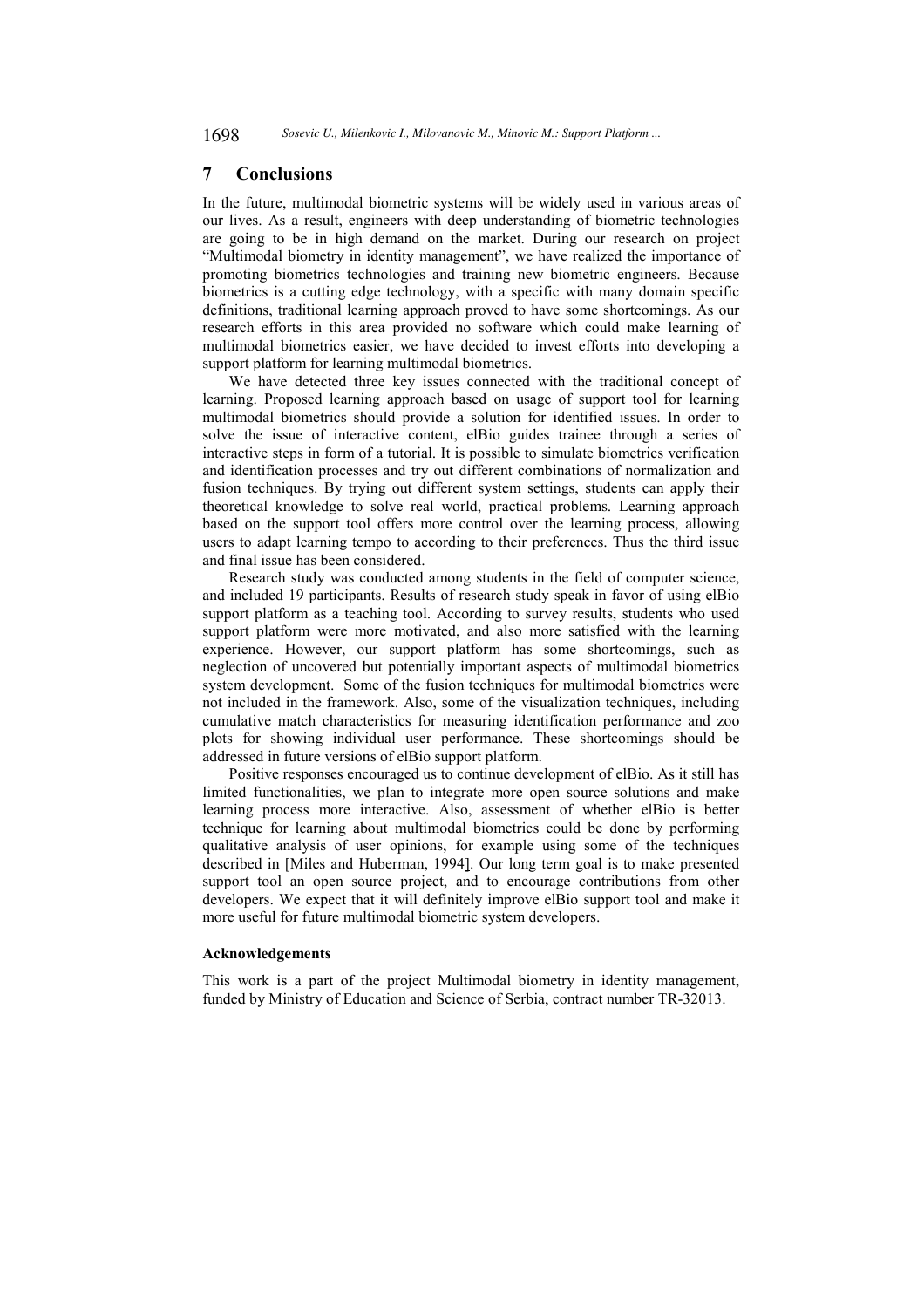# **References**

[Alsaade, Ariyaeeinia, Malegaonkar and Pillay, 2009] Alsaade, F., Ariyaeeinia, A., Malegaonkar, A., and Pillay, S. : Qualitative fusion of normalised scores in multimodal biometrics, Pattern Recognition Letter, 30, 5 pp. 564-569, 2009

[Bradski, 08] Bradski, G. R., Kaehler, A.: Learning OpenCV, 1st Edition (First ed.)., O'Reilly Media, Inc. (2008)

[CrypTool, 2012] Official CrypTool website, http://www.cryptool.org/en/, visited 5.12.2012.

[García-Peñalvo, Colomo-Palacios, García and Therón, 2012] García-Peñalvo,F.J., , Colomo-Palacios, R., García, J., Therón, R.: Towards an ontology modeling tool. A validation in software engineering scenarios, Expert Systems with Applications (2012).

[GNS3, 2012] Official GNS3 website, http://www.gns3.net/ , visited 5.12.2012.

[IEEE, 2012] IEEE's Certified Biometrics Professional Learning System – Module 2 Biometric Modalities,

http://www.ieeebiometricscertification.org/free-demo/IEEE\_CBP\_module2\_sample.pdf, visited 20.5.2012.

[Ives, Robert, Yingzi, Delores and Thad, 2005] Ives, R.W., Yingzi, D., Delores M.E., and Thad B.W.: A multidisciplinary approach to biometrics, Education, IEEE Transactions on 48, no. 3 (2005): 462-471.

[Jain, Ross and Prabhakar, 2004] Jain, A.K., Ross, A., Prabhakar, S.: An Introduction to Biometric Recognition, IEEE Trans. Circuits Systems Video Technol., 14 (1) (2004), pp. 4–20 (special issue on image- and video-based biometrics)

[Jain, Nandakumar and Ross, 2005] Jain A.K., Nandakumar K., Ross, A.: Score normalization in multimodal biometric systems, Pattern Recognition., vol. 38, no. 12, pp. 2270–2285, Dec. 2005

[Likert, 1932] Likert, R.: A technique for the measurement of attitudes, Archives of Psychology, 22(140), 1932, pp. 1-55.

[Miles and Huberman, 1994] Miles, M. B., and Huberman, A. M. (1994). Qualitative Data Analysis: An Expanded Sourcebook: Sage Publications

[Milovanović, Minović and Starčević, 2012] Milovanović M., Minović M., and Starčević, D.: Walking in Colors: Human Gait Recognition Using Kinect and CBIR, MultiMedia, IEEE vol.PP, no.99, 2012

doi: 10.1109/MMUL.2013.16 [Milovanović, Minović and Starčević, 2012] Milovanović M., Minović, M., Starčević D.: Interoperability Framework for Multimodal Biometry: Open Source in Action, Journal of Universal Computer Science 18, no. 11 (2012): 1558-1575.

[MIT Technology Review, 2001] MIT Technology Review, Emerging Technologies That Will Change the World, 2001, http://www2.technologyreview.com/featured-story/400868/emergingtechnologies-that-will-change-the-world/

[MMBIO Project] Official MMBio project website, http://www.mmklab.fon.bg.ac.rs/en/research/projects/mmbio/ , visited 29.4.2012

[Mokhov, 10] Mokhov, S. A.: Evolution of MARF and its NLP framework, In Proc. Third Conference on Computer Science and Software Engineering (C3S2E '10), ACM, New York, NY, USA (2010)